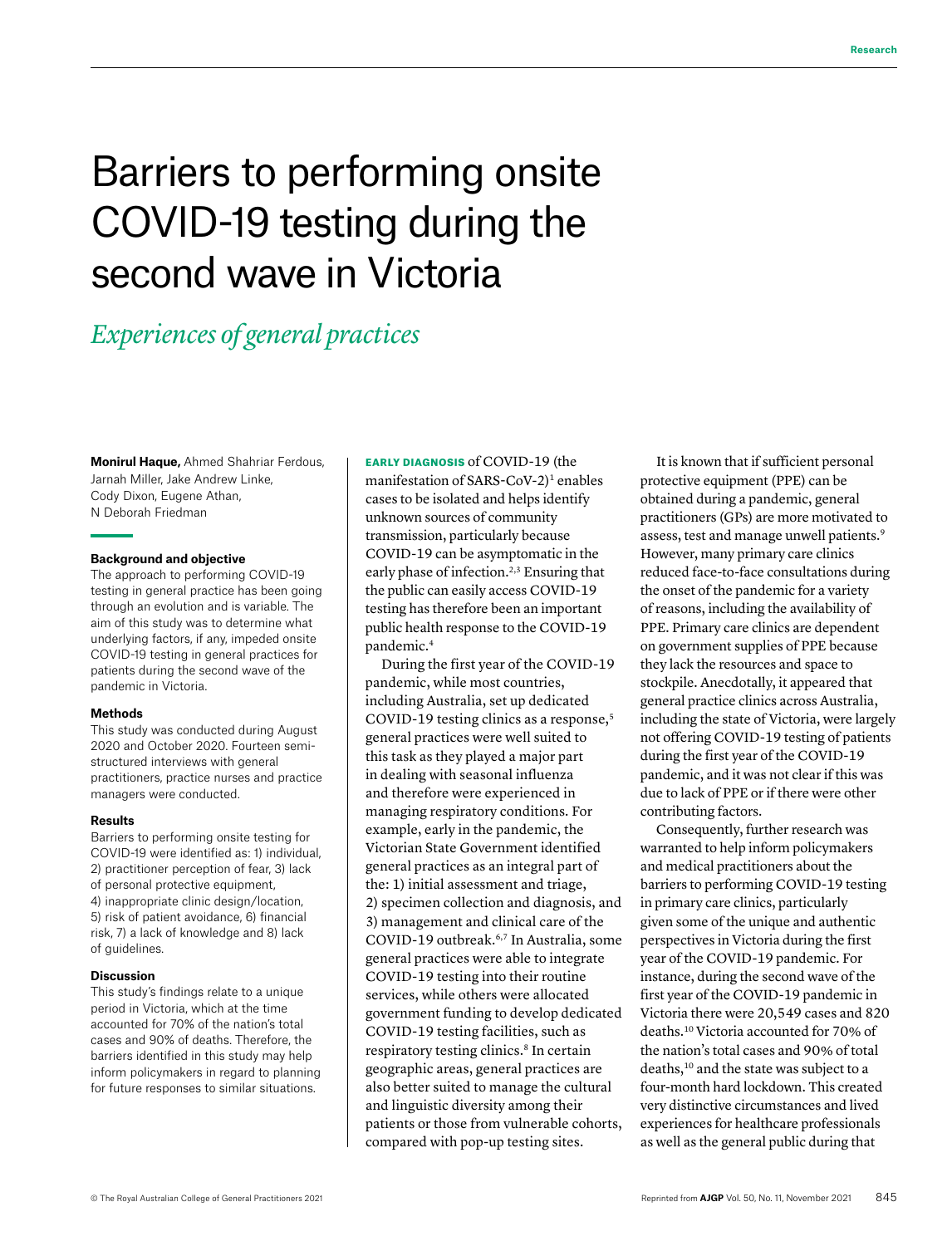time. By way of greater context, this also occurred before the vaccines or specific treatments for COVID-19 had been developed.

This study was therefore conducted with the aim to empirically determine what barriers, if any, were impeding onsite COVID-19 testing in general practices during the four-month hard lockdown in Victoria during the first year of the COVID-19 pandemic.

# **Methods**

A qualitative investigation, underpinned by an interpretivist view, was conducted. This involved semi-structured interviews $11$ with practice managers (PMs), GPs and practice nurses (PNs) working in a range of general practices across Victoria. Interviews occurred between August and October 2020. As outlined earlier, this was the period when Victoria was experiencing unique circumstances during the second wave of the first year of the COVID-19 pandemic.

# **Setting and ethical approval**

This study received approval from the Deakin University Human Ethics Advisory Group Health (reference: HEAG-H 149\_2020).

#### **Participants, sampling and recruitment**

Given the exploratory nature of this study, which was conducted during a unique time, exponential non-discriminative snowball sampling was used to recruit participants. Participants were selected on the basis of their occupation – GP, PN or PM – and place of work as a general representation of the standard (mainstream) general practice settings in Victoria, Australia. Fourteen interviews were conducted with practitioners from Melbourne and regional Victoria until data saturation was achieved: eight GPs (offering standard primary healthcare services), four PNs and two PMs. There were five male and nine female participants, and the age range was 28–70 years. Of the 14 participants, three had performed COVID-19 tests, but they had ceased by the time of data collection for the present study because

of personal risk, lack of PPE and financial risk, which are further unpacked in the study's findings.

# **Researcher reflexivity and relationship with participants**

The primary researcher was a GP and academic who worked in two general practices in Geelong and Melbourne. Mindful of the influence his experience would have on perspectives and assumptions, the researcher excluded himself from the participant interviews and analysis. The balance of the multidisciplinary team consisted of two infectious disease experts from Barwon Health, an academic from the service/business field and three student researchers from medical/health science backgrounds. The students and remaining academic researchers in the team conducted the interviews, each member bringing with them the qualitative research experience they had gained over the course of their degree and career, maintaining reflexivity throughout data collection and the thematic analysis phase of the project. Transcribed notes from participant interviews were discussed at regular intervals; established assumptions were challenged, and researchers kept a centralised reflexive diary, recorded in an Excel document.

#### **Data collection, generation and analysis**

Exploratory individual interviews were conducted with participants between August and October 2020. Most of these interviews lasted between 20 and 30 minutes, with the exception of a few short interviews (ie between five and 15 minutes). The interview script was crafted at the outset of the project by the research team and designed in two stages to accommodate for participants who indicated they were carrying out COVID-19 testing and those who indicated they were not. As part of this study's interview guide, participants were asked questions such as:

**•** 'What barriers, if any, have you identified for not carrying out COVID-19 testing during your daily practice?'

- **•** 'Any possible reasons (for and against) performing COVID-19 testing during daily practice?'
- **•** 'Do you know of any other general practices that have faced similar barriers when conducting tests in general practice clinics?'
- **•** 'Any further suggestions or comments that you would like to make?'

The research team reworded parts of the script to suit their interview style and the engagement level of their participant; additional probes were included to improve flow. The inclusion criteria of this study did not account for whether participants/ clinics were or were not carrying out COVID-19 testing and only included standard (mainstream) GP clinical services.

Interviews were conducted via desktop video (eg using the Zoom platform). Interviews were audio recorded (where permission was granted by the participant) and transcribed verbatim. Braun and Clarke's thematic coding approach was used to manually identify emergent themes that aligned with this study's research aim.12 A priori codes were used, although there was an openness toward finding emergent themes in the data.<sup>11</sup> As outlined earlier, the investigating research team determined when data saturation was achieved. With respect to checking data quality, three investigators independently identified the emergent themes for cross-validation, and findings were later reviewed by all investigators.

# **Results**

At the time of data collection, none of the participants nor their respective clinics were performing COVID-19 tests. From the analysis of the data, the following overarching barriers emerged.

# **Individual**

Participants cited their age or life stage as a significant barrier; other barriers included having regard for quality of life, including job satisfaction, and mortality. For example, one GP highlighted personal job satisfaction:

*[You need] fulfillment from the job ... the job that you do on a day-to-day basis …*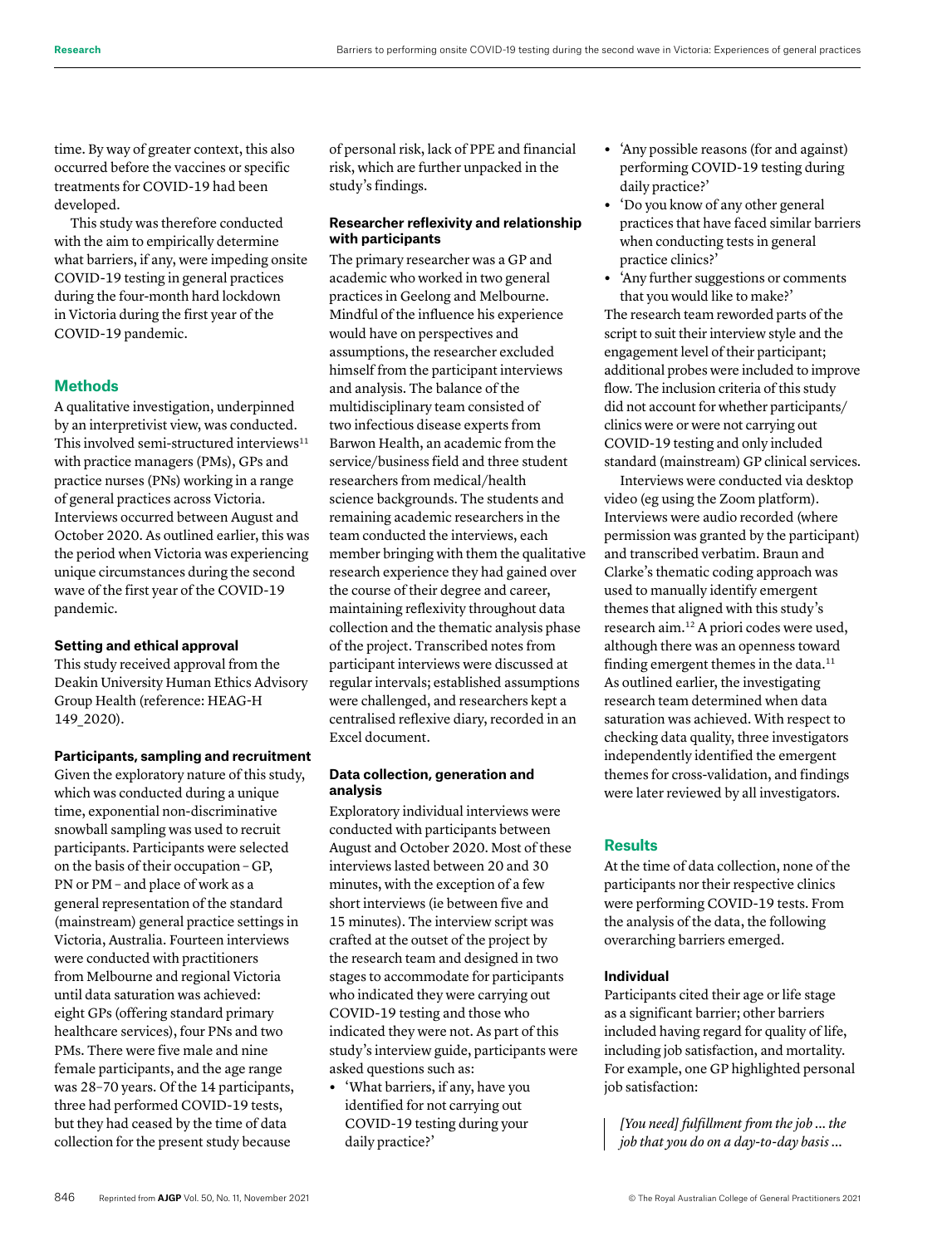*if you're exclusively doing COVID swabs … you might miss the other input … the other enjoyable aspects of [being a] GP.* [GP6]

Age and mortality were also key barriers for another participating GP:

*Personally, I, at age 70, would probably let the younger ones do it first.* [GP7]

Participants also referred to personal risk to self and others as further impediments to conducting COVID-19 tests. For instance, one PN said:

*There were a couple of people that decided to not work through because they were immunocompromised. One of our receptionists had breast cancer.* [PN4**]**

#### **Practitioner perception of fear**

The personal fear participants felt from government marketing campaigns was expressed by the following participant:

*The fear [of ] catching COVID … was probably from the government marketing of the disease; they wanted extra caution … everything was about that 'you've got to be careful; you've got to wash your hands' … I think that contributed to heightened anxiety.* [GP1]

Sharing her perceptions of fear, one PN stressed the dangers of exposure to staff and patients:

*It's safer for everyone. Because if we're going to open a claim for the COVID test … everyone will be exposed even if you're wearing PPE. It's not 100% sure that you won't get COVID.* [PN3]

A second nurse echoed these sentiments, with the unfamiliar territory provoking fear:

*The unknown seemed to be the underlying element of fear.* [PN2]

#### **Lack of PPE**

In the absence of sufficient PPE, swab kits and other necessary equipment, general practice clinics were unable to carry out COVID-19 testing. Participants emphasised that the lack of access to and

availability of PPE resulted in referrals of suspected COVID-19 cases to other locations for testing. One GP highlighted the scarcity of resources:

*We don't have enough or appropriate PPE. We are using the inappropriate PPE, but that's not good enough.* [GP5]

A second GP spoke of a similar experience:

*Initially most people were sent off because we didn't really have enough of the full PPE … we'd refer people off knowing that there was somewhere else that had adequate PPE and who wouldn't use up their whole stock of PPE in one day.* [GP1]

Reflecting on the dearth of testing equipment and PPE, one participant could not meet growing patient demand:

*We realised we were running out of the testing materials, and we also realised that this was getting a lot bigger than what we initially thought and that we would have probably run out of PPE.* [PM2]

#### **Inappropriate clinic design/location**

Participants expressed concern over structural barriers including lack of designated space to isolate COVID-19 patients from others, and the proximity to other healthcare practices. One GP described their inability to control triage of potentially positive and regular patients as an impediment to testing:

*COVID patients and normal patients all together … [that] will be difficult to control … that's why they are not carrying out testing … there are no separate corridors or separate rooms.* [GP2]

Triaging potentially positive patients alongside other health services was reinforced by one PM:

*There's a physio next door … and it's always full … So, if we had people who were coming in for testing, it would be a nightmare.* [PM2]

#### **Risk of patience avoidance**

Participants reported avoidance behaviour from patients, who they suspected would

visit designated clinics to be tested free of charge. A GP suggested:

*Patients won't want to pay for a COVID consult if they know they can get swabbed for free somewhere else.* [GP1]

One GP raised concerns relating to the stigma or fear related to attending a 'COVID clinic':

*It's the human mind, if you see that the GP centre is conducting COVID testing … and if you go to that clinic, you are feeling 'oh my god there is a COVID patient in there'.* [GP2]

#### **Financial risk**

Participants highlighted financial barriers including a lack of government funding to acquire PPE/swabs, insufficient practice funds to hire extra personnel to conduct tests and the stress over potential loss of income. One GP expressed frustration over the inequitable distribution of funding:

*It needs to be funded … we did hundreds of tests unfunded. Margins didn't cover having to purchase our own PPE yet testing centres have been funded hundreds of thousands of dollars.* [GP8]

One PM highlighted their concerns over staff shortages:

*We would have had one of our nurses out all day testing and … we couldn't really afford that.* [PM2]

The implications to business were stressed by one GP:

*If a doctor or staff gets infected, closing the clinic for a few weeks might end up being the final nail in the coffin for the practice.* [GP10]

#### **Lack of knowledge**

A lack of knowledge was commonly referred to during interviews. This related to not having the requisite knowledge to perform an accurate swab or work effectively, given that practitioners were learning how to manage the situation 'off the cuff '. For example, one PN spoke of the absence of formal swab training: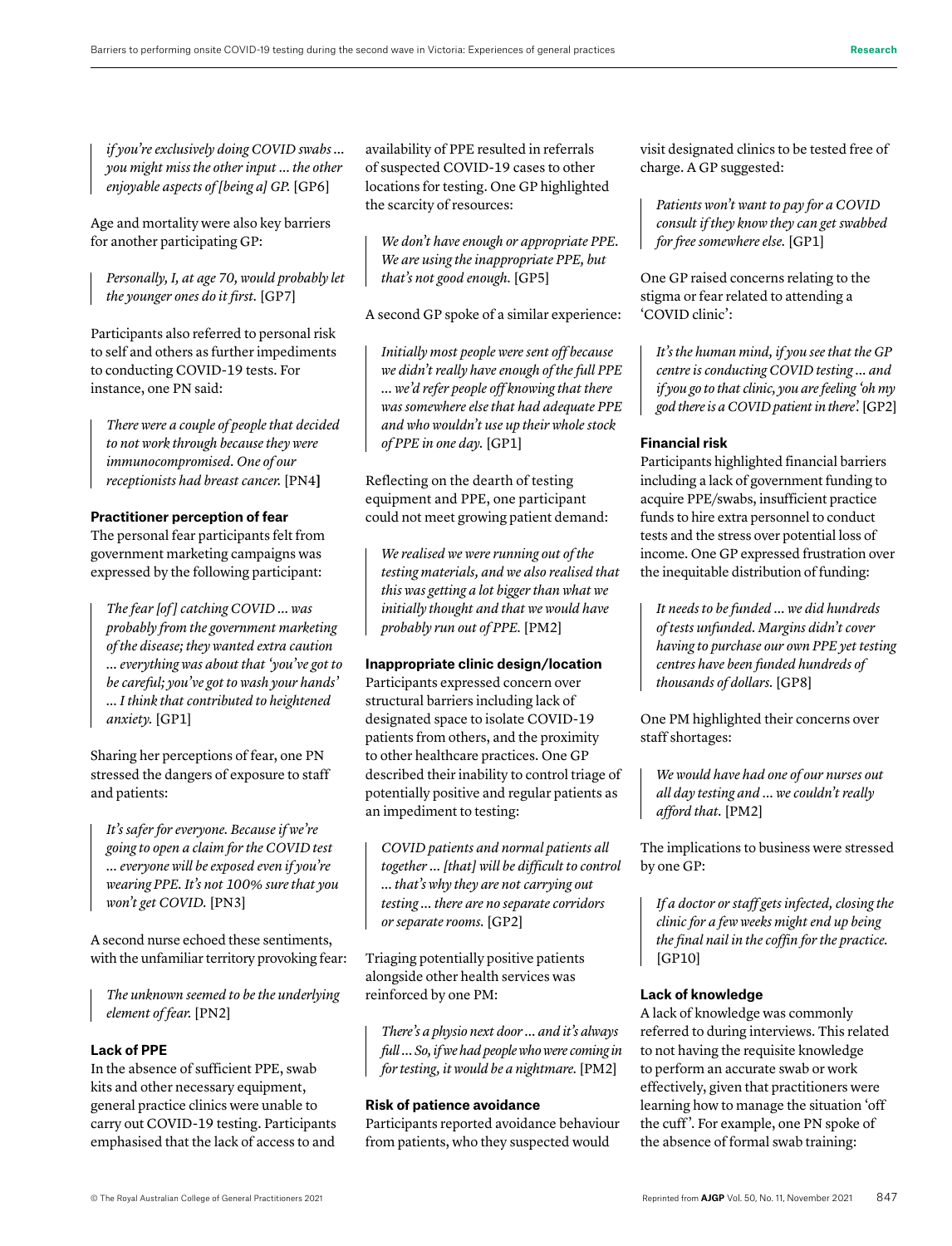*A lack of knowledge, a lack of education … most nurses didn't get an education on actually how to properly do a COVID swab.* [PN1]

Another GP reinforced that knowledge was a key barrier:

*A lack of knowledge … knowledge is very important to control the situation.* [GP4]

#### **Lack of clear guidelines**

Several participants emphasised the importance of developing clear and discoverable guidelines tailored to primary care to foster greater participation in the frontline response. This was highlighted by one GP:

*We needed clear guidelines from the government which were easy to access … For example, a website for GP clinics to use. For the past six months we have had to spend at least one or two hours daily to find out what the latest information was.* [GP9]

One PM voiced their frustrations:

*It was just overwhelming because you were spending an hour or two a day just trying to see, 'what do I need to warn staff about today, what do I need to warn the doctors about, have the [Medicare Benefits Schedule] item numbers changed, haven't they changed?' … It was just constant.* [PM2]

# **Discussion**

Of the eight barriers to performing COVID-19 testing identified in the present study, the lack of secure, adequate and optimal supplies of PPE is an issue that has been highlighted in previous pandemics in Victoria and was also identified as the biggest challenge during the COVID-19 response in the UK, Europe and USA.13,14

With limited access to the necessary equipment required to perform a COVID-19 test safely and accurately, healthcare practitioners were relegated to triaging patients via telehealth services before referring them to more appropriate channels.

The unfamiliar nature of the virus contributed to heightened fear among those concerned about contracting the disease themselves, or transmission to their colleagues and patients. Previous research on the impact of communication during COVID-19 has suggested dissemination of public health information influences people's behaviour and affects the effectiveness of government policies aimed to control the outbreak and decrease infection rates.<sup>15</sup>

The financial risks and ramifications of responding to the pandemic were expressed by study participants as a lack of funding to perform COVID-19 tests, hire additional personnel to meet demand or maintain financial viability in the event of staff contracting the virus and the practice closing. Australia-wide, the economic strain of responding to the COVID-19 pandemic has resulted in a decrease in general practice bookings and income; an increase in practice costs, non-billable time and activity; and moderate-to-high levels of financial stress for GPs.16

Insufficient knowledge was a salient theme that emerged from data collection; multidisciplinary teaching and training programs that address the professional needs of primary care practitioners have been identified as integral to responding to future pandemics.<sup>17</sup> Furthermore, the absence of clear directives for general practices from official sources was cause for frustration among participants. Physicians in both Australia and the UK have called for clear and consistent primary care guidelines to reduce the clinical and emotional burden when responding to COVID-19.17

#### **Limitations**

A potential limitation of the present study is the generalisability of results, as participants were only from the state of Victoria. However, this study was conducted at a unique time during an ongoing pandemic. In addition, respondents were a representative sample of metropolitan and regional general, group and solo practices, representing the general practice setting in Victoria with the emergence of clear themes. The study identified a range of barriers to

onsite COVID-19 testing of patients. Of these, fear of healthcare staff acquiring COVID-19, insufficient PPE and suboptimal infrastructure were perceived as the some of the leading barriers.

# **Conclusion**

In conclusion, the majority of the general practice clinics whose specialists participated in the present study did not offer COVID-19 testing; those that had offered testing previously had ceased doing so by the time of data collection. This is despite the study coinciding with the peak of Victoria's second COVID-19 wave, occurring over four months after the World Health Organization declared COVID-19 a global pandemic, and six months after Australia recorded its first COVID-19 case.<sup>18,19</sup> The barriers identified in this study may help inform policymakers in regard to planning for future responses to similar situations.

#### **Authors**

Monirul Haque MBBS, MMed (Fam Med), FRACGP, FACRRM (Honorary), General Practitioner, Myers Street Family Medical Practice, Geelong, Vic; General Practitioner, Sanctuary Lake Medical Practice, Point Cook, Vic; Academic, Faculty of Health Science, Deakin University, Geelong, Vic

Ahmed Shahriar Ferdous PhD, GCHE, MMkt, BBA, Course Director, Bachelor of Business, and Associate Professor of Marketing, Deakin Business School, Deakin University, Geelong, Vic

Jarnah Miller, Faculty of Health Science, Deakin University, Geelong, Vic

Jake Andrew Linke, School of Medicine, Deakin University, Geelong, Vic

Cody Dixon, Faculty of Health Science, Deakin University, Geelong, Vic

Eugene Athan MBBS, MD, FRACP, MPH, Director of Department of Infectious Diseases, Barwon Health, Geelong, Vic; Professor, School of Medicine, Deakin University, Geelong, Vic

N Deborah Friedman MBBS, FRACP, MD, MPH, Infectious Diseases Physician, Barwon Health, Geelong, Vic; Associate Professor, School of Medicine, Deakin University, Geelong, Vic Competing interests: None.

Funding: None.

Provenance and peer review: Not commissioned, externally peer reviewed.

Correspondence to:

Monirul2@bigpond.com

#### **References**

- 1. Li YD, Chi WY, Su JH, Ferrall L, Hung CF, Wu TC. Coronavirus vaccine development: From SARS and MERS to COVID-19. J Biomed Sci 2020;27(1):104. doi: 10.1186/s12929-020-00695-2.
- 2. Byambasuren O, Cardona M, Bell K, Clark J, McLaws M, Glasziou P. Estimating the extent